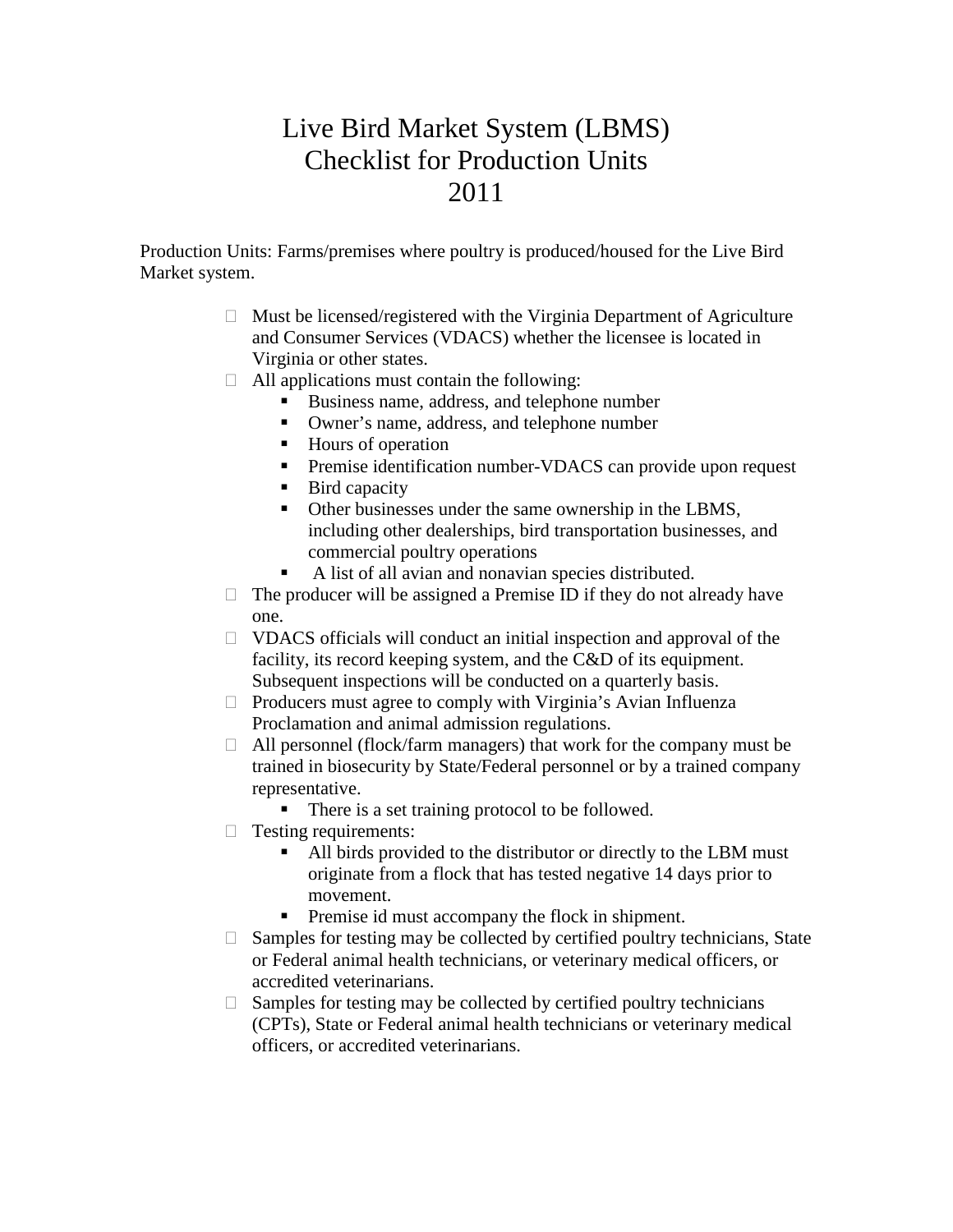- $\Box$  Flock test records, as well as records of bird transfers, must be maintained for 12 months. A copy of the form to be used may be obtained from the AVIC or State Veterinarian.
- $\Box$  Birds loaded for transportation to a distributor must be identified by premises of origin and must contain an appropriate date or lot number that will distinguish this shipment from others. This information must be recorded on the test certificate that will be provided to the distributor.
- $\Box$  Birds from production units may not be transported by a flock owner or manager directly to the LBMs for sale unless the flock owner or manager also is registered as a distributor, with the necessary State approval for protocols and equipment to ensure effective C&D of conveyances and equipment.
- $\Box$  Producers must notify the State Veterinarian of dates and times of scheduled pickups by distribution units within 48 hours of pickup.
- $\Box$  Production unit facilities, conveyances, bird holding devices, and other equipment must be clean and sanitary at all times.
- $\Box$  Biosecurity protocols must be developed by the producer and be in place in all production units on the premises.
- $\Box$  Producers must have approved equipment available for C&D of premises, conveyances, and crates.
	- They must maintain records of downtime and C&D.
- $\Box$  Premises may be subjected to random inspections by State and Federal animal health officials to ensure that premises, conveyances, and coops are clean and sanitary.
	- **Inspections performed at least quarterly.**
- $\Box$  Random samples may be collected for virus identification from birds or environment at the time of inspection.
- $\Box$  Records will be reviewed during site inspections.

## Flocks that Test Positive

- $\Box$  Premises with birds that test positive on serology at an approved laboratory will be quarantined according to State authority while results are being confirmed.
- $\Box$  Seropositive flocks must be quarantined and tested using a virus-detection procedure, ie. RRT-PCR, Virus Isolation
- $\Box$  Premises that have results confirmed as positive for H5 or H7 LPAI virus:
	- required to depopulate and undergo  $C&D$  by production unit personnel.
	- $\blacksquare$  the premises must then be inspected and tested by virus detection.
	- a negative environmental test result is required before restocking
- $\Box$  Premises positive on AGID but negative for H5 and H7 will not be considered positive by these Program standards, but will be subject to State protocols.